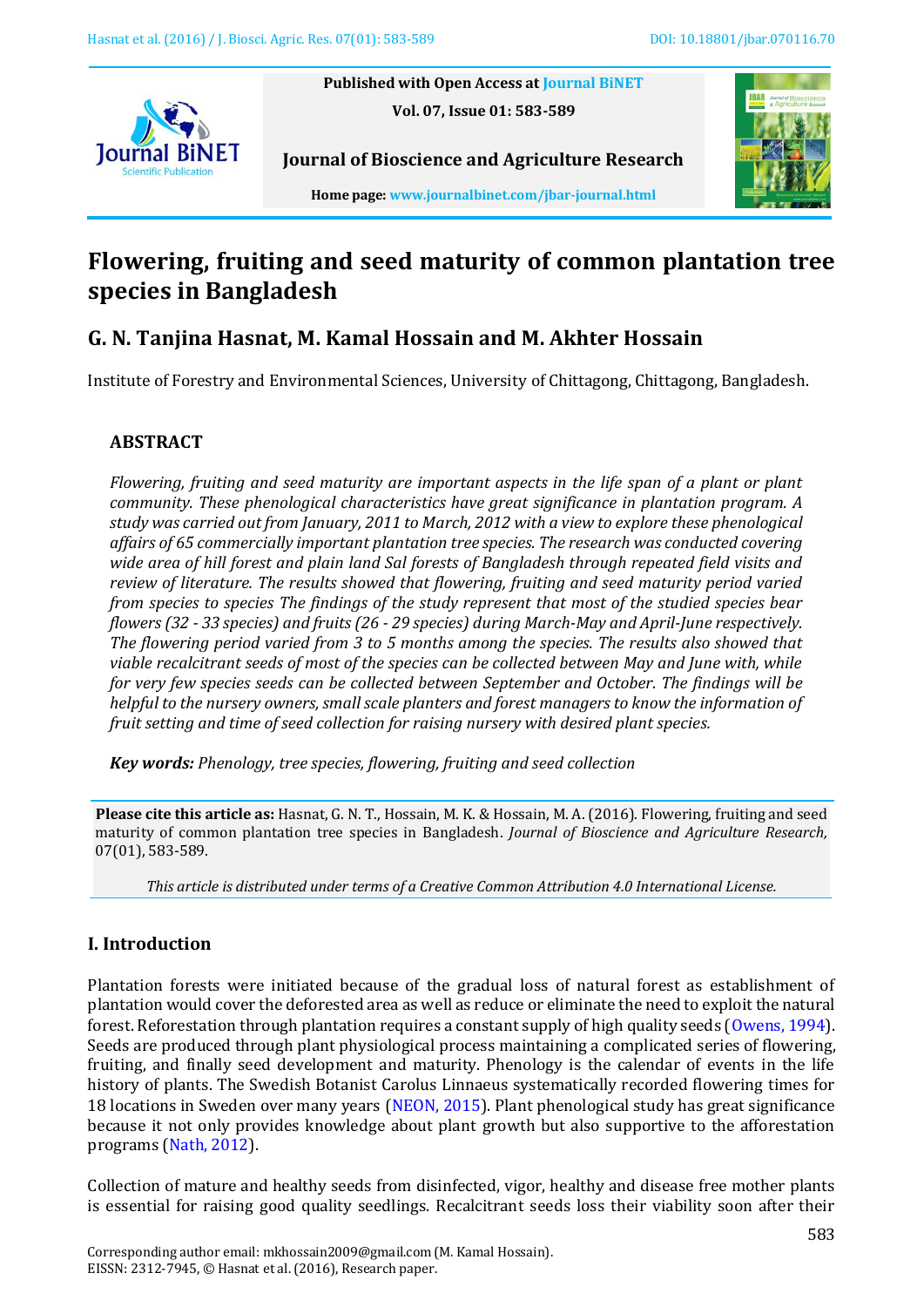maturity. So, it requires for the collector to determine when seeds are matured and time of harvest accordingly [\(Beniwal, 1987\)](#page-4-0). The interval between bud formation and maturity of seeds and fruits varies greatly. Many trees (for example, *Acacia* spp., *Cassia* spp.) shed their seeds within weeks of maturity, while others retain fruits and seeds for months (for example, *Delonix regia*) or years (for example, *Eucalyptus*). In most of the species, flowering and fruiting occur during definite time of the year in Bangladesh. Again, this period vary within species from place to place [\(Ng and Loh, 1974\)](#page-5-3). Many species have similar phenological pattern. Most species flower during the dry season and fruits mature just before or during the early part of the rainy season [\(Schmidt, 2000\)](#page-5-4). The phenology of some of the tree species in Tankawati natural forest of Chittagong south forest division was studied by [Motaleb and](#page-5-5) [Hossain \(2010\).](#page-5-5) Research based report and literature on phenology of the plantation tree species in respect of Bangladesh are available only for few specific species. The flowering, fruiting and seed collection time along with morphological characteristics and germination of several species was reported by [Sheikh and Matin \(2007\),](#page-5-6) [Alam et al.](#page-4-1) (2005) and [Hasan \(1971\).](#page-5-7) It is necessary to have a research based phenological chart which will inform the foresters about time of fruiting and seed maturity as well as guide them to collect desired seeds at right course of time. The significance of having detail phenological information motivated to conduct the study on time of flowering, fruiting and seed maturity of plantation tree species in Bangladesh. Therefore, this study will give a brief index on flowering, fruiting and seed maturity of 65 common plantation tree species in Bangladesh.

## **II. Materials and Methods**

The study was carried out throughout the country generally on plantation sites, mostly covered Jessore, Jhenidah, Kushtia, Rajshahi, Mymensingh, Tangail, Sylhet and Chittagong districts of Bangladesh from January, 2011 to March, 2012. A total of 65 plantation tree species belonging to 45 genera and 23 families were selected considering their uses in plantation program. Tree species composition of different natural forests reported b[y Alam et al. \(1995\),](#page-4-1) [Dutta et al. \(2014\),](#page-4-2) [Hossain et al. \(2013\),](#page-5-8) [Hossain](#page-5-9)  [and Hossain \(2014\)](#page-5-9) an[d Uddin et al. \(2010\)](#page-5-10) were reviewed to verify the targeted species from different natural forests. The selected trees for each species were then observed in the field during the study periods. Frequent field visit were made on the same forests to observe the changes in phenological affairs of the plants. Sometimes data on phenological affairs were collected from field guides when field visits could not be made.

The periods of flowering, fruiting and seed collection were observed at different places for each species. The recorded data were then verified with the existing reports [\(Beniwal, 1987;](#page-4-0) [Motaleb and Hossain,](#page-5-5)  [2010;](#page-5-5) [Hasan, 1971;](#page-5-7) [Hossain and Ahmed, 2008;](#page-5-11) [Ghazali and Rahim, 1985;](#page-5-12) [Heining, 1925;](#page-5-13) [Khan, 1958;](#page-5-14) [Brandis, 1906\)](#page-4-3) and finally listed down (Table 01). For graphical presentation the findings are arranged with their flowering, fruiting and seed maturity period.

## **III. Results and Discussion**

The study revealed that the selected 65 plant species produce flowers, fruits and seeds round the year. Each of the 65 plant species produces flowers once in a year except *Acacia nilotica*, which flower twice a year. Flowering, fruiting and seed collection time of each of the 65 species were represented in Table 01.

Flowering period of the observed 65 plant species revealed that most of the plant species (33 species, 50.8% of 65 species) bloomed in March followed by April (32 species, 49.2% of 65 species) and May (29 species, 44.6% of 65 species) (Figure 01). The figure showed that the peak flowering time for most of the species was March and May depending on site and climatic condition. Very few plants were found to bloom during the months of August to December. Longest flowering period was observed in *Cassia fistula* (April to September) whereas lowest flowering period was found in 30 species. Lowest flowering period varied from one to two months. Moreover, flowering period of 25 species were observed 3 months followed by 5 species for 4 months and 3 species for 5 months. The flowering periods for most of the species were similar to the reports o[f Yap \(1982\)](#page-5-15) who found most of the flowering tree species of lowland dipterocarp forest of Malaysia bear flowers in February to March.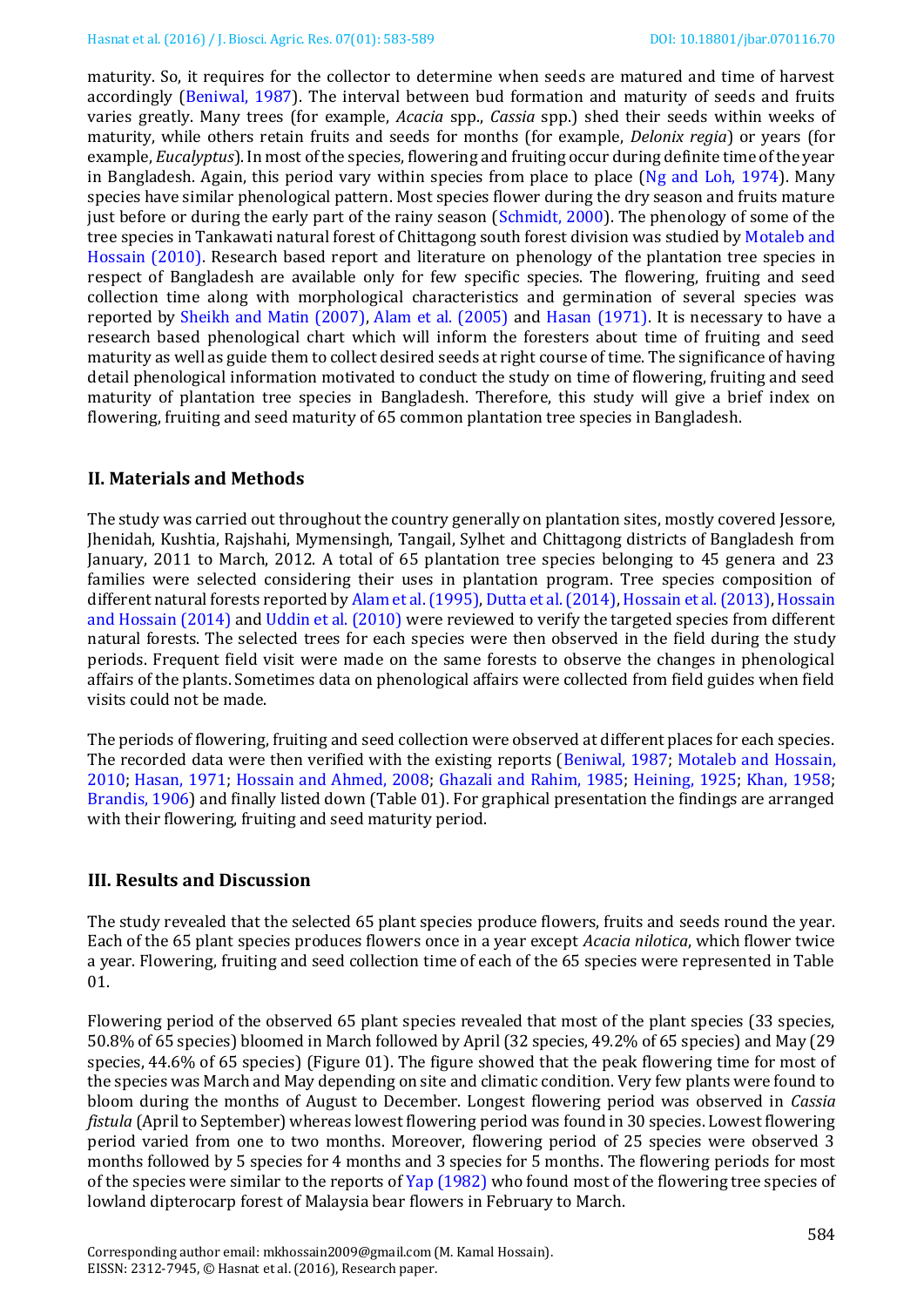| Sl.<br>no.   | Scientific name                   | Local name             | Family                        | Flowering<br>period | Fruiting<br>period | Seed<br>collection<br>time |
|--------------|-----------------------------------|------------------------|-------------------------------|---------------------|--------------------|----------------------------|
| $\mathbf{1}$ | Acacia auriculiformis             | Akashmoni              | Mimosaceae                    | Dec-Jan             | Feb-Mar            | Jan-Mar                    |
| 2            | Acacia catechu                    | Khair                  | Mimosaceae                    | Apr-May             | June-July          | Aug-Sep                    |
| 3            | Acacia hybrid                     | Hybrid acacia          | Mimosaceae                    | Jan-Feb             | Feb-Mar            | Mar-Apr                    |
| 4            | Acacia nilotica                   | <b>Babla</b>           | Mimosaceae                    | Jun-Sep &           | Feb-Apr &          | Mar-May                    |
|              |                                   |                        |                               | Dec-Jan             | Jul-Oct            | & Oct-Jan                  |
| 5            | Adina cordifolia                  | Haldu                  | Rubiaceae                     | Mar-Jul             | Sep-Oct            | Feb-Mar                    |
| 6            | Albizia chinensis                 | Tetuyakoroi            | Mimosaceae                    | May-Jun             | Aug-Jan            | Feb-Mar                    |
| 7            | Albizia lebbeck                   | Kalokoroi              | Mimosaceae                    | Mar-Jul             | Aug-Nov            | Dec-Jan                    |
| 8            | Albizia odoratissima              | Chakuakoroi            | Mimosaceae                    | Apr-Jun             | Sep-Dec            | Feb-Mar                    |
| 9            | Albizia procera                   | Silkoroi               | Mimosaceae                    | Sep-Oct             | Nov-Feb            | Feb-Mar                    |
| 10           | Albizia saman                     | Randikoroi             | Mimosaceae                    | May-Jun             | Mar-Apr            | Mar-Apr                    |
| 11           | Anisoptera scaphula               | <b>Boilam</b>          | Dipterocarpaceae              | Dec-Jan             | Mar-Apr            | Apr-Jun                    |
| 12           | Aphanamixis polystachya           | Pitraj                 | Meliaceae                     | Oct-Nov             | Feb-Mar            | Mar-Apr                    |
| 13           | Anthocephalus chinensis           | Kadam                  | Rubiaceae                     | Feb-Jun             | Jun-Aug            | Sep-Oct                    |
| 14           | Artocarpus chaplasha              | Chapalish<br>Kanthal   | Moraceae                      | Mar-Apr             | May-Jun            | Jul-Aug                    |
| 15           | Artocarpus heterophyllus          |                        | Moraceae                      | Jan-Mar             | Feb-Jun            | Apr-Jul                    |
| 16<br>17     | Artocarpus lacucha                | <b>Barta</b><br>Sonalu | Moraceae                      | Mar-Apr             | Jun-Jul<br>Sep-Oct | Aug-Sep<br>Nov-Dec         |
| 18           | Cassia fistula                    | Sissoo                 | Caesalpiniaceae<br>Mimosaceae | Apr-Sep<br>Feb-Mar  |                    | Dec-Feb                    |
| 19           | Dalbergia sissoo<br>Delonix regia | Krishnachura           | Caesalpiniaceae               | Feb-Apr             | May-Aug<br>Apr-May | May-Jun                    |
| 20           | Dipterocarpus costatus            | Baittyagarjan          | Dipterocarpaceae              | Dec-Feb             | Feb-May            | Jun-Jul                    |
| 21           | Dipterocarpus gracilis            | Dhuligarjan            | Dipterocarpaceae              | Dec-Mar             | Mar-Apr            | May-Jun                    |
| 22           | Dipterocarpus turbinatus          | Tellyagarjan           | Dipterocarpaceae              | Mar-Apr             | Apr-May            | May-Jun                    |
| 23           | Duabanga grandiflora              | Bandarhola             | Sonneratiaceae                | Feb-Mar             | Mar-Apr            | Apr-May                    |
| 24           | Elaeocarpus tectorius             | Jalpai                 | Elaeocarpaceae                | May-Jun             | Jun-Aug            | Sep-Nov                    |
| 25           | Feronia limonia                   | Kotbel                 | Rutaceae                      | May-Jul             | Oct-Nov            | Dec-Jan                    |
| 26           | Ficus benghalensis                | <b>Bot</b>             | Moraceae                      | May-Jun             | Jun-Jul            | Jul-Aug                    |
| 27           | Gliricidia sepium                 | Gliricidia             | Fabaceae                      | Jan-Mar             | Mar-May            | Apr-May                    |
| 28           | Gmelina arborea                   | Gamar                  | Verbenaceae                   | Feb-Apr             | Apr-May            | May-Jul                    |
| 29           | Hevea brasiliensis                | Rubber                 | Euphorbiaceae                 | May-Jun             | Jun-Aug            | Aug-Sep                    |
| 30           | Hopea odorata                     | Telsur                 | Dipterocarpaceae              | Mar-Apr             | Apr-May            | May-Jun                    |
| 31           | Lagerstroemia macrocarpa          | Bansuajarul            | Lythraceae                    | Not on<br>record    | Not on<br>record   | Aug – Sep                  |
| 32           | Lagerstroemia parviflora          | Sidhajarul             | Lythraceae                    | Apr-Jun             | Sep-Jan            | Jan-Mar                    |
| 33           | Lagerstroemia speciosa            | Pannyajarul            | Lythraceae                    | Apr-Jun             | Aug-Nov            | Nov-Jan                    |
| 34           | Leucaena leococephala             | Ipil-Ipil              | Leguminosae                   | May-Jul             | Jul-Nov            | Jan-Feb                    |
| 35           | Lithocarpus acuminata             | Kalibatna              | Fagaceae                      | Jan-Mar             | Feb-Oct            | May-Nov                    |
| 36           | Lithocarpus elegans               | Talbatna               | Fagaceae                      | Feb-Apr             | Mar-Sep            | May-Oct                    |
| 37           | Lithocarpus pachyphylla           | Kantabatna             | Fagaceae                      | Feb-Apr             | Mar-Aug            | Jul-Oct                    |
| 38           | Lithocarpus polystachya           | Sadabatna              | Fagaceae                      | Nov-Feb             | Jan-Jun            | Apr-Jul                    |
| 39           | Madhuca longifolia                | Mohua                  | Sapotaceae                    | Mar-May             | Apr-Jun            | May-Jul                    |
| 40           | Mangifera indica                  | Am                     | Anacardiacea                  | Jan-Mar             | Apr-May            | May-Jun                    |
| 41           | Manilkara zapota                  | Safeda                 | Sapotaceae                    | Year                | Year               | Year                       |
|              |                                   |                        |                               | round               | round              | round                      |
| 42           | Melaleuca leucadendron            | Melaleuca              | Myrtaceae                     | May-Jul             | Jun-Aug            | Aug-Sep                    |
| 43           | Melia sempervirens                | Goraneem               | Meliaceae                     | Mar-May             | Apr-Jul            | Jun-Sep                    |
| 44           | Mesua ferrea                      | Nageshwar              | Guttifereae                   | May-Jun             | Jul-Aug            | Aug-Sep                    |
| 45           | Mimusops elengi                   | <b>Bokul</b>           | Sapotaceae                    | Mar-Jun             | Apr-Aug            | Aug-Sep                    |
| 46           | Oroxylum indicum                  | Kanaidingi             | Bignoniaceae                  | May-Aug             | Jul-Sep            | Feb-May                    |
| 47           | Pterocarpus dalbergioides         | Paduak                 | Fabaceae                      | Mar-Apr             | Apr-Jun            | May-Jun                    |
| 48           | Schima wallichii                  | Kanak                  | Theaceae                      | Apr-May             | Jun-Aug            | Oct-Nov                    |
| 49           | Shorea robusta                    | Sal                    | Dipterocarpaceae              | Feb-Apr             | Apr-May            | May-Jun                    |
| 50           | Sonneratia apetala                | Keora                  | Sonneratiaceae                | Apr-Jun             | Jun-Jul            | Jul-Sep                    |
| 51           | Stereospermum colais              | Dharmara               | Bignoniaceae                  | May-Jul             | Aug-Jan            | Feb-Apr                    |

## **Table 01. Flowering, fruiting and seed collection time of 65 plantation tree species**

Corresponding author email: mkhossain2009@gmail.com (M. Kamal Hossain). EISSN: 2312-7945, © Hasnat et al. (2016), Research paper.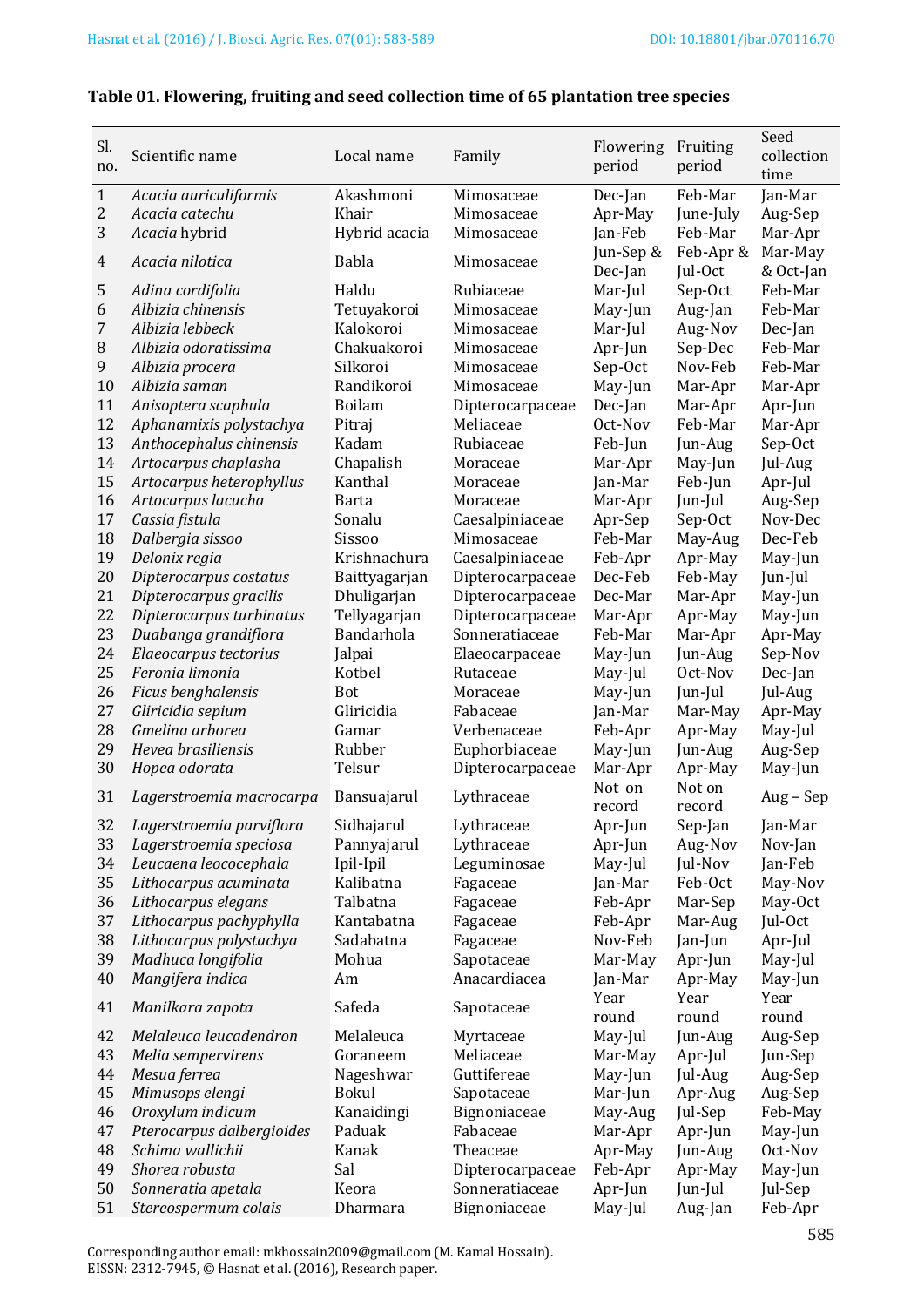#### Hasnat et al. (2016) / J. Biosci. Agric. Res. 07(01): 583-589 [DOI: 10.18801/jbar.070116.70](http://www.journalbinet.com/jbar-070116-70.html)

| 52 | Stereospermum suaveolens | Parul         | <b>Bignoniaceae</b> | Mar-Apr | Apr-May | May-Jun |
|----|--------------------------|---------------|---------------------|---------|---------|---------|
| 53 | Swietenia mahagoni       | Mahagoni      | Meliaceae           | Apr-May | May-Dec | Jan-Feb |
| 54 | Syzygium cumini          | Kalojam       | Myrtaceae           | Feb-Mar | Apr-May | Jun-Jul |
| 55 | Syzygium fruticosum      | Putijam       | Myrtaceae           | Mar-Apr | Apr-May | May-Jun |
| 56 | Syzygium grandis         | Dhakijam      | Myrtaceae           | Feb-Mar | Mar-Apr | May-Jun |
| 57 | Swintonia floribunda     | Civit         | Anacardiaceae       | Jan-Mar | Mar-Apr | Apr-May |
| 58 | Tamarindus indica        | Tentul        | Caesalpiniaceae     | Apr-Jun | Aug-Oct | Jan-Mar |
| 59 | Tectona grandis          | Shegun        | Verbenaceae         | Aug-Sep | Oct-Nov | Dec-Feb |
| 60 | Terminalia bellirica     | <b>Bohera</b> | Combretaceae        | Mar-May | Aug-Dec | Jan-Feb |
| 61 | Terminalia chebula       | Haritoki      | Combretaceae        | Apr-May | Sep-Mar | Mar-Apr |
| 62 | Toona cilita             | Toon          | Meliaceae           | Mar-Apr | May-Jun | May-Jul |
| 63 | Trewa nudiflora          | Pitali        | Euphorbiaceae       | Jan-Mar | Apr-Jun | Jun-Jul |
| 64 | Ziziphus mauritiana      | Boroi         | Rhamnaceae          | Sep-Nov | Nov-Jan | Jan-Mar |
| 65 | Xylia xylocarpa          | Lohakat       | Mimosaceae          | Mar-Apr | Dec-Jan | Mar-Apr |

The field observation revealed that April is the noticeable fruiting time as most of the species (29 species) bear fruits at this time. In May, a total of 26 species was observed to bear fruits followed by June, the third most peak fruiting period. The lowest fruiting time was checked up in November i.e. 9 species produced fruits (Figure 02). *Manilkara zapota* was found to bear fruits almost throughout the year. *Lithocarpus acuminata* bear fruits for maximum period (9 months) extending from February to October. Moreover, duration of fruiting was also higher for *Swietenia mahagoni* (8 months) followed by *Lithocarpus elegans* (7 months) and 6 months for *Terminalia chebula*, *Albizia chinensis*, *Lithocarpus polystachya*, *Lithocarpus pachyphylla* and *Stereospermum colais*.

Seed collection time comes after fruit maturity when fruit ripe and become suitable for harvesting. Generally seeds are collected from a tree when most of the seeds become suitable for collection. This peak period of maturity may be considered for future seed collection. Period of seeds retained in trees after fruit maturity varies between species. The results showed that the seed collection time was between May and June for most of the studied species with seed viability and can be sown immediately, while very few species were found to have seed collection time between September and October (Figure 02). Seeds collected at that time need to be stored for propagation in the next year. Motaleb and Hossain [\(2010\)](#page-5-5) reported that most of the fruits and seeds become available for collection in May to September. [Schmidt \(2000\)](#page-5-4) represented seed collection time of a number of tropical and subtropical species which is also comparable to the present study. [Hasan \(1971\)](#page-5-7) reported that seeds of most of the tree species may be collected during May to June.



**Figure 01. Month wise peak flowering intensity (%) of the 65 major plantation species.**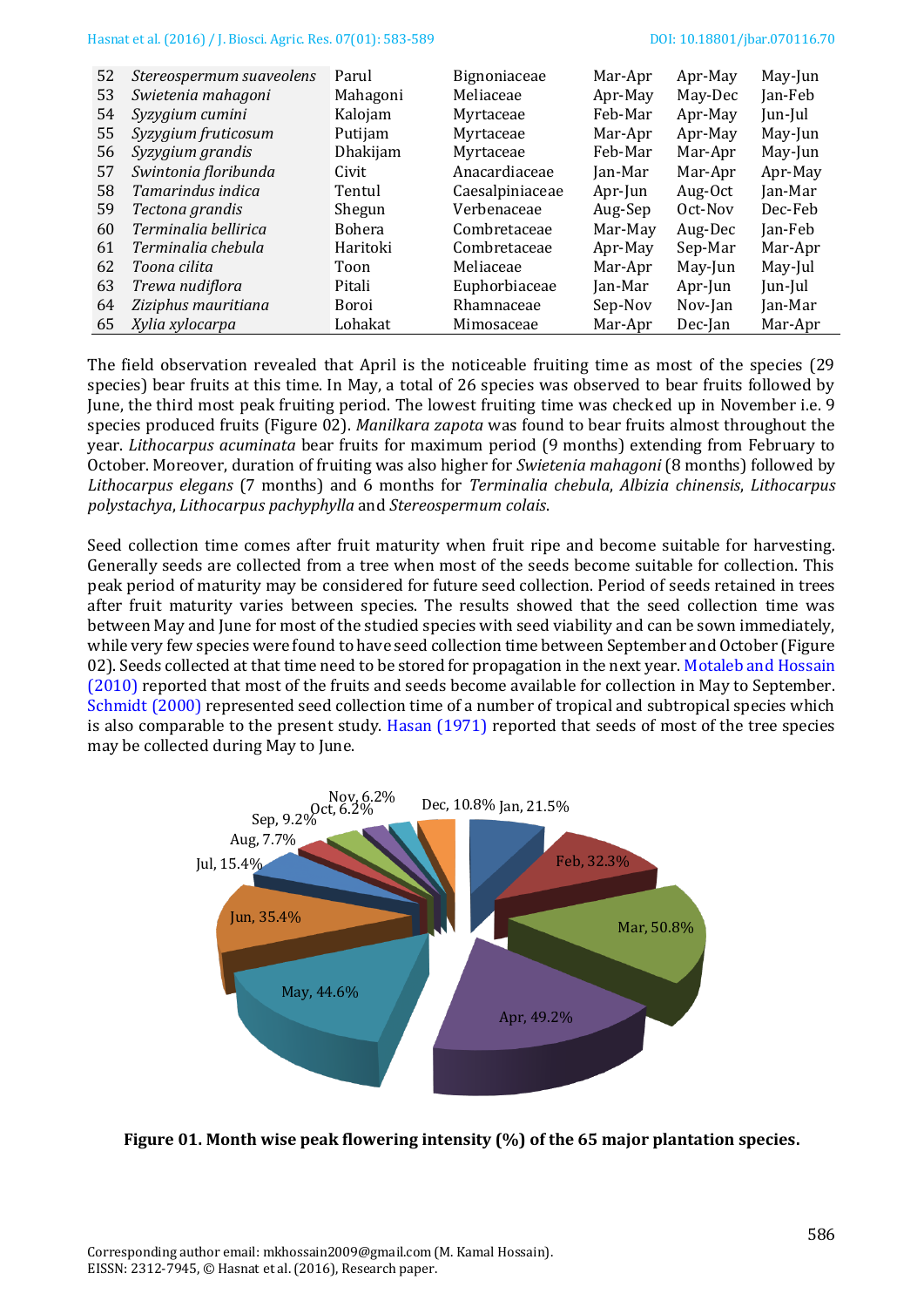

### **Figure 02. Month wise peak fruiting intensity (left) and seed collection time (right) of the 65 major plantation species.**

Seed is the most important productive part for introducing a plant in any area through establishing plantation. Production of seeds in sufficient quantities will go in vain if plant propagators do not know the seed collection time of desired species. So, knowing of flowering, fruiting and seed maturity time is the prior factor in the seed collection. A number of species take a longer time for fruit maturity and also contain viability but there are also some low viability seeds which mainly belong to *Dipterocarpus* spp., *Syzygium* spp. and *Swintonia floribunda* [\(Beniwal, 1987;](#page-4-0) [Hasan, 1971;](#page-5-7) [Ng and Loh, 1974\)](#page-5-3). For raising nursery with future seed source fruits need to be collected as soon as they fall and should be immediately planted in a nursery [\(Ghazali and Rahim, 1985\)](#page-5-12) or proper restoration site. For this purpose flowering, fruiting and seed collection times are of prime need in any sense [\(Beniwal, 1987\)](#page-4-0). Results of this study is in line with the published reports of [Hossain and Ahmed \(2008\),](#page-5-11) [Schmidt and Jøker \(2000\),](#page-5-16)  [Malik et al. \(2010\),](#page-5-17) [Benthal \(1933\)](#page-4-4) and NAS [\(1979\)](#page-5-18) who studied on single or a few species along with seed biology. The findings of the study provide a crystal idea about the species wise phenological response which will be supportive for quality seed supply and raising plantations.

## **VI. Conclusion**

The present study provides information on flowering, fruiting and seed collection time for 65 commercially important plant species. The nursery owners, forest managers and small scale planters proceed with seed collection program each year. The findings will be helpful to those stakeholders informing them about right time of seed collection of important plantation species in Bangladesh. The studied phenological affairs of the 65 tree species will help to elucidate the future changes in relation to climate change and other environmental stresses

## **Reference**

- <span id="page-4-1"></span>[1]. Alam, M. A., Matin, M. A., Hoque, M. M. & Hoque, A. T. M. R. (2005). Seed morphology and germination of ipil-ipil (*Leucaena leucocephala* (Lam.) De. Wit.) under different condition at nursery stage in Bangladesh. *Asian Journal of Plant Sciences*, 4(2), 98-101. [http://dx.doi.org/10.3923/ajps.2005.98.101](http://dx.doi.org/10.3923/ajps.2005.98.101 )
- <span id="page-4-0"></span>[2]. Beniwal, B. S. (1987). Phenological study of trees in Arunachal Pradesh, India. *The Indian Forester*, 113, 779.
- <span id="page-4-4"></span>[3]. Benthal, A. P. (1933). The trees of Calcutta and its neighborhood. Calcutta, Thacker spink and company limited, London. p. 140.
- <span id="page-4-3"></span>[4]. Brandis, D. (1906). Indian trees. International book distributor, Dehradun. p. 214.
- <span id="page-4-2"></span>[5]. Dutta, S., Hossain, M. K., Hossain, M. A. & Chowdhury, P. (2014). Floral diversity of Sitakunda Botanical Garden and Ecopark in Chittagong, Bangladesh. *Indian Journal of Tropical Biodiversity*, 22(2), 106-118.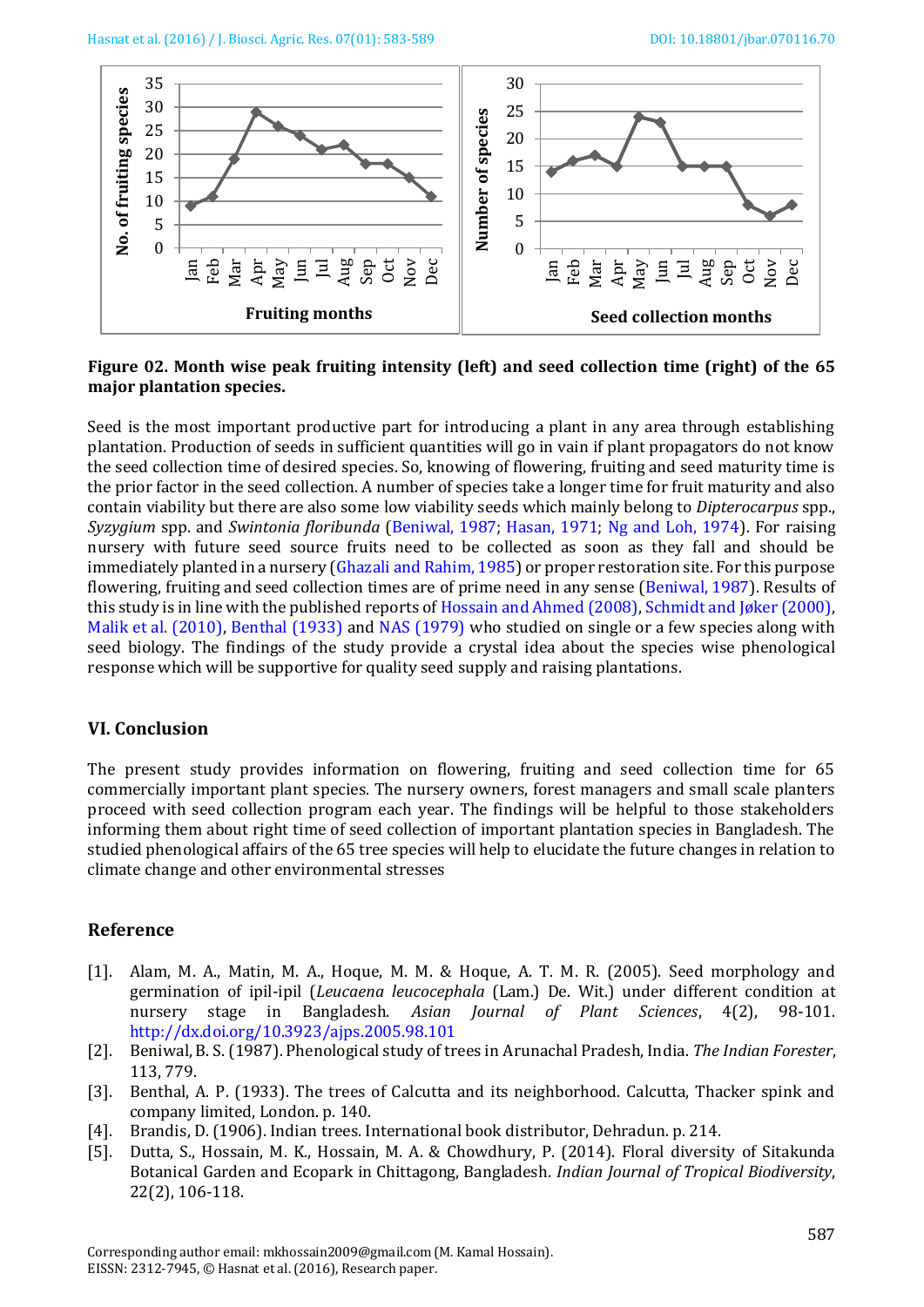- <span id="page-5-12"></span>[6]. Ghazali, M. & Rahim, A. (1985). Flowering to fruiting period of Malaysian forest trees. *The Malaysian Forester*, 48(3), 254.
- <span id="page-5-7"></span>[7]. Hasan, S. M. (1971). Problems of seed supply for the plantation program in Bangladesh. *Forest Dale News*, 4(1), 8.
- <span id="page-5-13"></span>[8]. Heining, R. L. (1925). List of the plants of Chittagong Collectorate and Hill Tracts. pp. 84.
- <span id="page-5-8"></span>[9]. Hossain, M. A., Hossain, M. K., Salam M.A. & Rahman S. (2013). Composition and Diversity of Tree Species in Dudhpukuria-Dhopachori Wildlife Sanctuary of Chittagong (South) Forest Division, Bangladesh. *Research Journal of Pharmaceutical, Biological and Chemical Science*, 4(2), 1447-1457.
- <span id="page-5-11"></span>[10]. Hossain, M. K. & Ahmed, F. U. (2008). Biponnoprai Brikkha Projatir Nursery Manual, Published by Arannayk Foundation, Banani, Dhaka-1213, Bangladesh. p. 95. (Bengali version).
- <span id="page-5-9"></span>[11]. Hossain, M. K. & Hossain, M. A. (2014). Biodiversity of Chunati Wildlife Sanctuary: Flora, Arannayk Foundation and Bangladesh Forest Department, Dhaka, Bangladesh. p. iv, 176. [http://budburst.org/ phenology\\_history](http://budburst.org/%20phenology_history).
- <span id="page-5-14"></span>[12]. Khan, H. A. (1958). Acacia in Pakistan. Pakistan Forest College and Research Institute, Abbotabad. p. 30.
- <span id="page-5-17"></span>[13]. Malik, S. K., Chaudhury, R., Dhariwal, O. P. & Bhandari, D. C. (2010). Genetic resources of tropical underutilized fruits in India. NBPGR, New Delhi. p. 168.
- <span id="page-5-5"></span>[14]. Motaleb, M. A. & Hossain, M. K. (2010). Phenology of native tree species of Tankawati natural forest, Chittagong (south) forest division, Bangladesh. *Indian journal tropical Biodiversity,* 18(1), 67.
- <span id="page-5-18"></span>[15]. NAS (National Academy of Science). (1979). Tropical legumes: resources for the future. National Academy of Science, Washington D.C. p. 331.
- <span id="page-5-2"></span>[16]. Nath, N. (2012). Phenological study of some tree species of Sri Surya pahar of Goalpara district, Assam. *Indian Journal of Fundamental and Applied Life Sciences*, 2(1), 102-104.
- <span id="page-5-1"></span>[17]. NEON (National Ecological Observatory Network), 2015. Science History. In: Project Budburst. National Ecological Observatory Network and the Chicago Botanic Garden,
- <span id="page-5-3"></span>[18]. Ng, F. S. P. & Loh, H. S. (1974). Flowering to fruiting periods of Malaysian trees. *The Malaysian Forester*, 37(2), 127.
- <span id="page-5-0"></span>[19]. Owens, J. N. (1994). Constraints to seed production: temperate and tropical forest trees. *Tree Physiology*, 15, 477. <http://dx.doi.org/10.1093/treephys/15.7-8.477>
- <span id="page-5-16"></span>[20]. Schmidt, L. & Jøker, D. (2000). Seed leaflet: *Swietenia mahagoni* (L.) Jacq. [\[www.dfsc.dk\]](file:///C:/Users/shuvo/Google%20Drive/www.dfsc.dk)
- <span id="page-5-4"></span>[21]. Schmidt, L. (2000). Guide to Handling Tropical and Subtropical Forest Seed. Danida Forest Seed Center, Krogerupvej 21, DK – 3050 Humleback, Denmark. p. 510.
- <span id="page-5-6"></span>[22]. Sheikh, A. H. & Matin, M. A. (2007). Seed morphology and germination studies of *Dalbergia sissoo*  Roxb. at nursery stage in Bangladesh. *Research Journal of Agriculture and Biological Sciences*, 3(1), 35.
- <span id="page-5-10"></span>[23]. Uddin, M. Z. & M. A. Hassan. (2010). A preliminary assessment of angiosperm diversity of Lawachara national park (Bangladesh). *Bangladesh Journal of Plant Taxonomy,* 17(1), 9-22. <http://dx.doi.org/10.3329/bjpt.v17i1.5387>
- <span id="page-5-15"></span>[24]. Yap, S. K. (1982). The phenology of some fruit tree species in a lowland Dipterocarp forest. *The Malaysian Forester*, 45(1), 21.